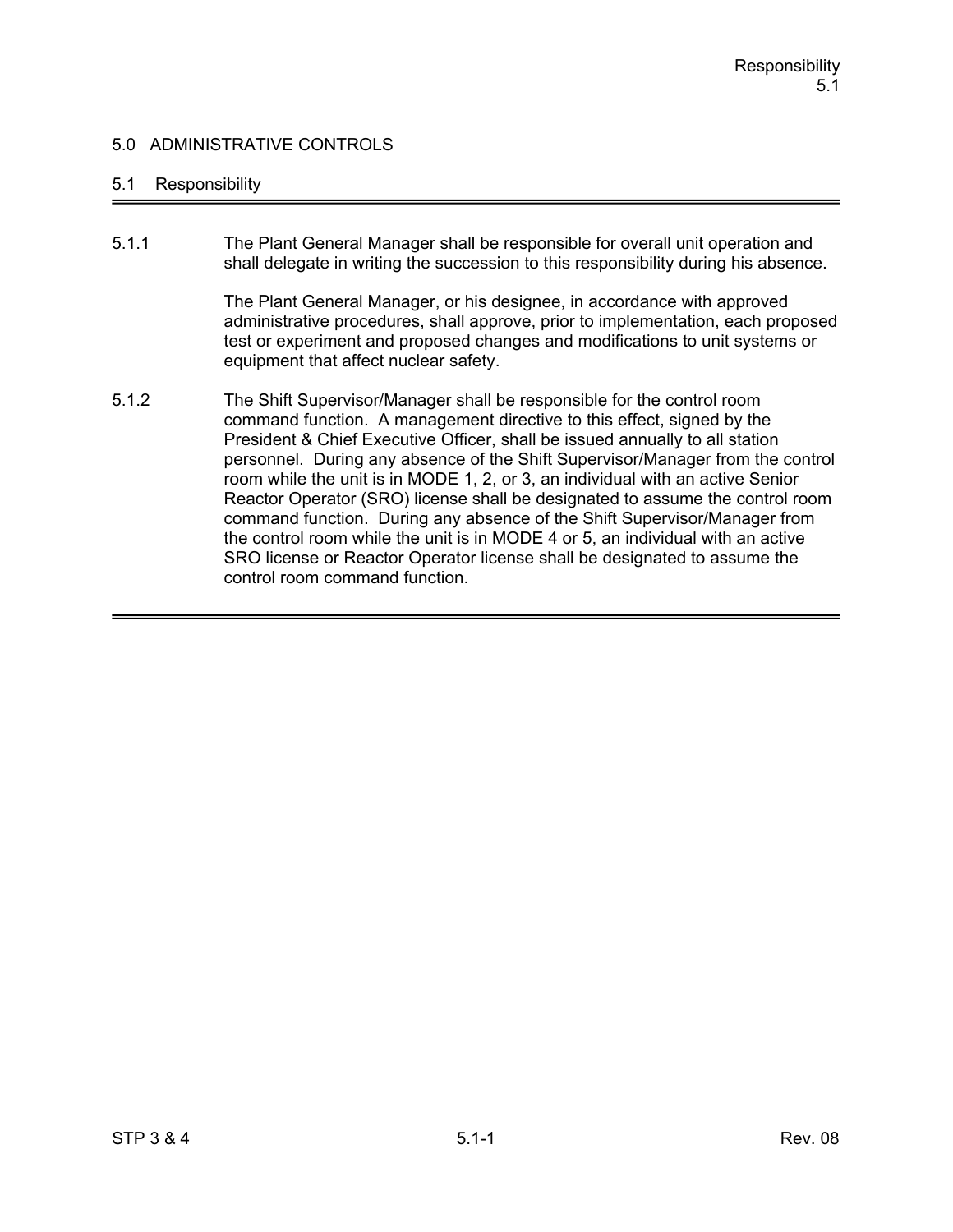#### 5.2 Organization

#### 5.2.1 Onsite and Offsite Organizations

Onsite and offsite organizations shall be established for unit operation and corporate management, respectively. The onsite and offsite organizations shall include the positions for activities affecting safety of the nuclear power plant.

- a. Lines of authority, responsibility, and communication shall be defined and established throughout highest management levels, intermediate levels, and all operating organization positions. These relationships shall be documented and updated, as appropriate, in organization charts, functional descriptions of departmental responsibilities and relationships, and job descriptions for key personnel positions, or in equivalent forms of documentation. These requirements shall be documented in the FSAR or the Quality Assurance Program Description (QAPD);
- b. The Plant General Manager shall be responsible for overall safe operation of the plant and shall have control over those onsite activities necessary for safe operation and maintenance of the plant;
- c. The President & Chief Executive Officer shall have corporate responsibility for overall plant nuclear safety and shall take any measures needed to ensure acceptable performance of the staff in operating, maintaining, and providing technical support to the plant to ensure nuclear safety; and
- d. The individuals who train the operating staff, carry out health physics, or perform quality assurance functions may report to the appropriate onsite manager; however, these individuals shall have sufficient organizational freedom to ensure their independence from operating pressures.

## 5.2.2 Unit Staff

The unit staff organization shall include the following:

a. A non-licensed operator shall be assigned to each reactor containing fuel and an additional non-licensed operator shall be assigned for each control room from which a reactor is operating.<sup>1</sup>

 $1$  Two unit sites with both units shutdown or defueled require a total of three non-licensed operators for the two units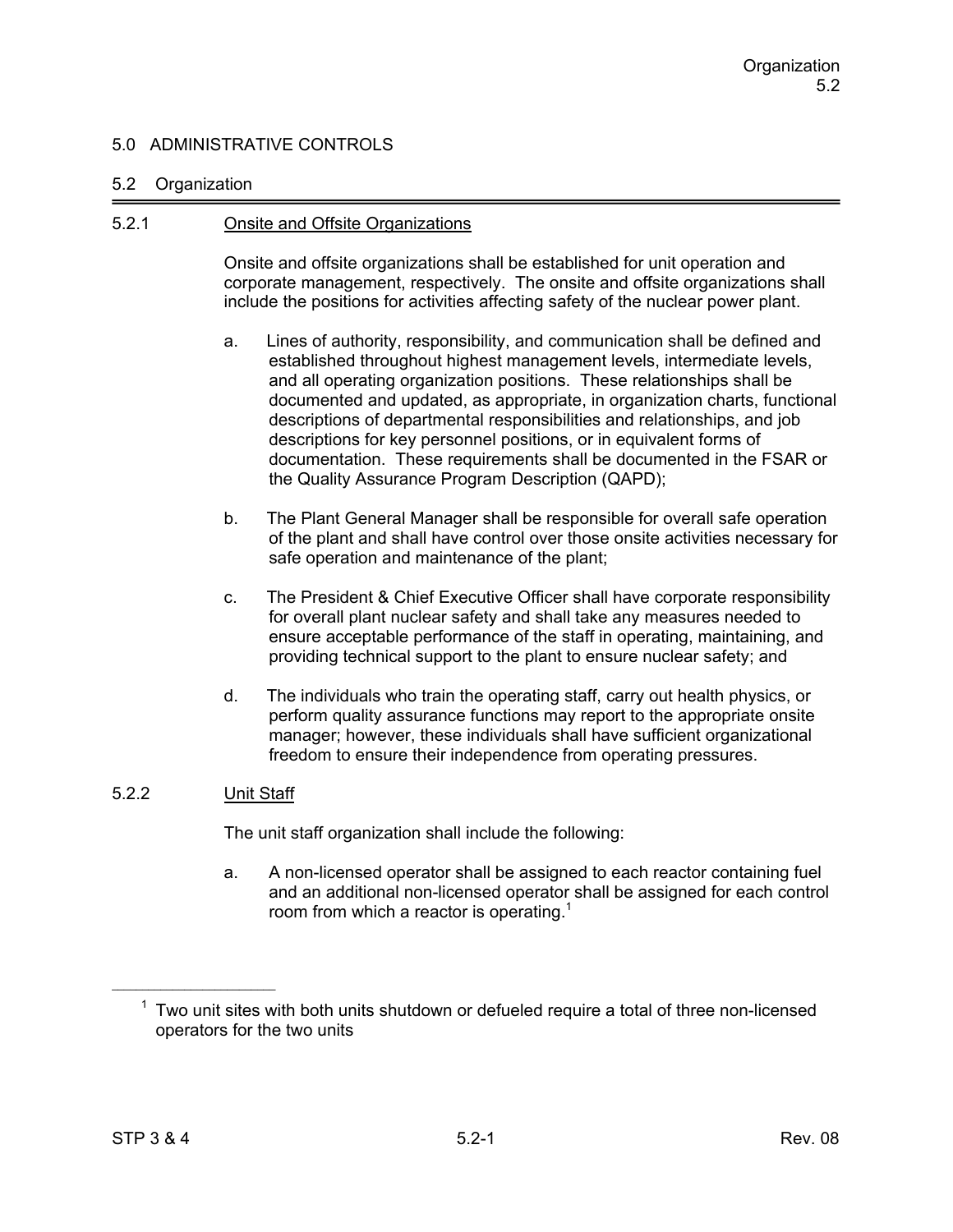### 5.2 Organization

#### 5.2.2 Unit Staff (continued)

- b. At least one licensed Reactor Operator (RO) shall be present in the control room when fuel is in the reactor. In addition, while the unit is in MODE 1, 2, or 3, at least one licensed Senior Reactor Operator (SRO) shall be present in the control room.
- c. A Radiation Protection Technician shall be on site when fuel is in the reactor. The position may be vacant for not more than 2 hours, in order to provide for unexpected absence, provided immediate action is taken to fill the required position.
- d. The Operations Division Manager shall hold an active SRO license.
- e. The Shift Technical Advisor (STA) shall provide advisory technical support to the Shift Supervisor/Manager in the areas of thermal hydraulics, reactor engineering, and plant analysis with regard to the safe operation of the unit. In addition, the STA shall meet the qualifications specified by the Commission Policy Statement on Engineering Expertise on Shift.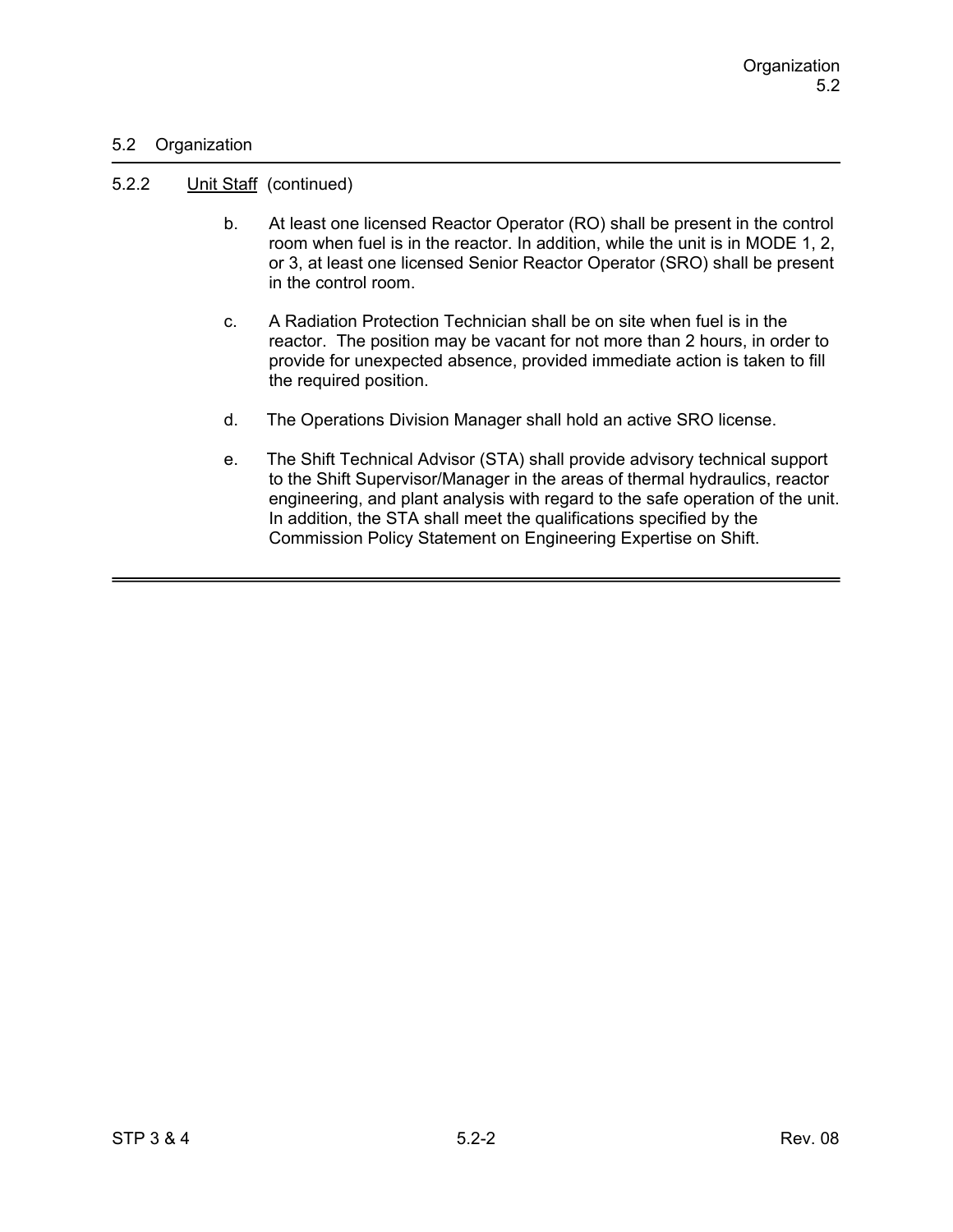# 5.3 Unit Staff Qualifications

- 5.3.1 Each member of the unit staff shall meet or exceed the minimum qualifications of Regulatory Guide 1.8, Revision 3, 2000 with the following exception:
	- a. During cold license operator training prior to Commercial Operation, the Regulatory Position C.1.b of Regulatory Guide 1.8, Revision 2, 1987, applies. Cold license operator candidates meet the training elements defined in ANS/ANSI 3.1-1993 but are exempt from the experience requirements defined in ANS/ANSI 3.1-1993.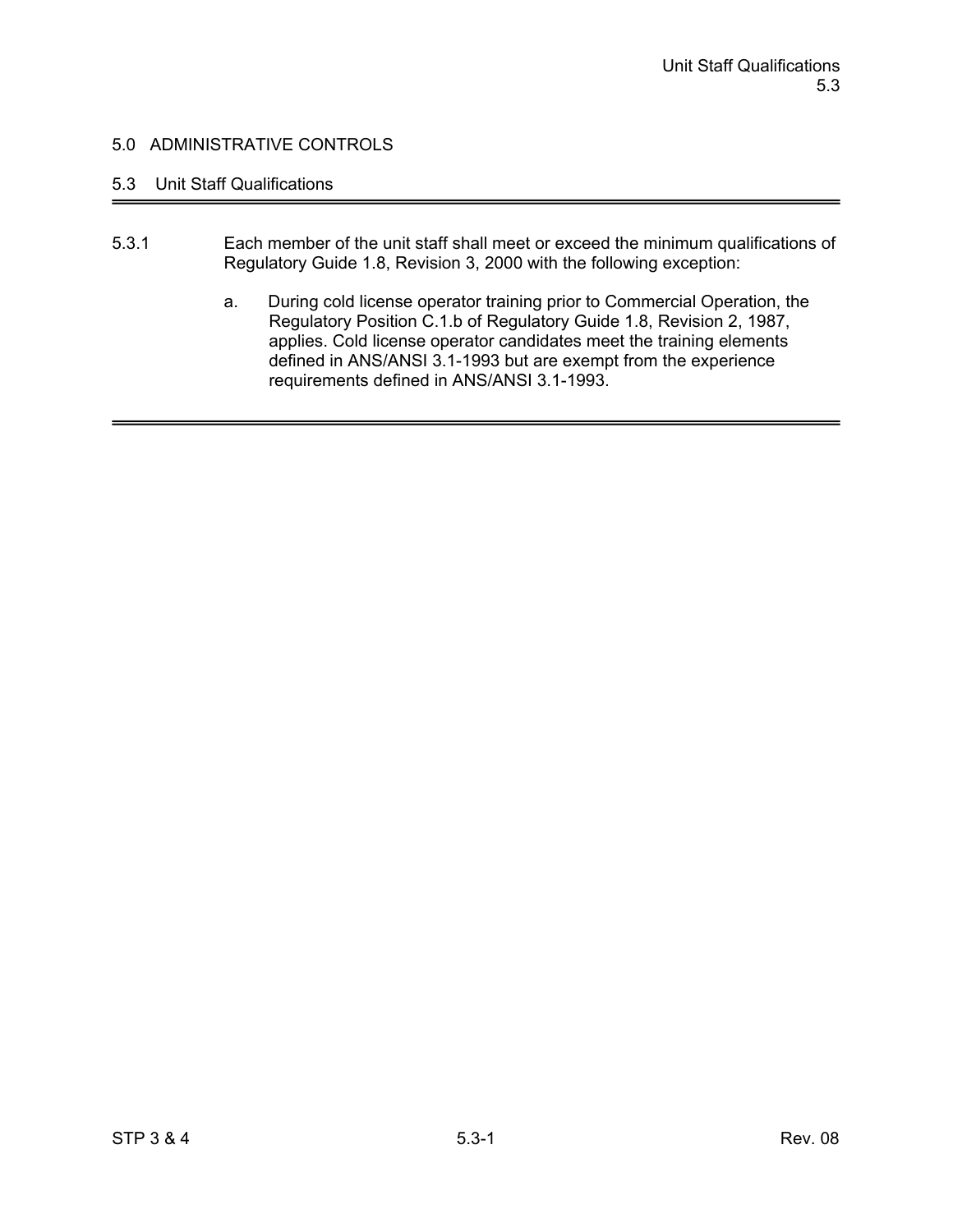#### 5.4 Technical Specifications (TS) Bases Control

- 5.4.1 Changes to the Bases of the TS shall be made under appropriate administrative controls and reviews.
- 5.4.2 Licensees may make changes to Bases without prior NRC approval provided the changes do not involve either of the following:
	- a. A change in the plant-specific TS, or plant-specific DCD Tier 1 or Tier 2\* information; or
	- b. A change to the site-specific portion of the FSAR or Bases that requires NRC approval pursuant to 10 CFR 50.59, or a change to Tier 2 of the ABWR DCD that requires NRC approval pursuant to the design certification rule for the ABWR (Appendix A to 10 CFR 52).

Changes to the Bases implemented without prior NRC approval shall be provided to the NRC on a frequency consistent with 10 CFR 50.71.

- 5.4.3 The Bases Control Program shall contain provisions to ensure that the Bases are maintained consistent with the FSAR, which consists of the plant-specific DCD and the site-specific portion of the FSAR.
- 5.4.4 Proposed changes that meet the criteria of Specification 5.4.2.a or Specificatin 5.4.2.b above shall be reviewed and approved by the NRC prior to implementation.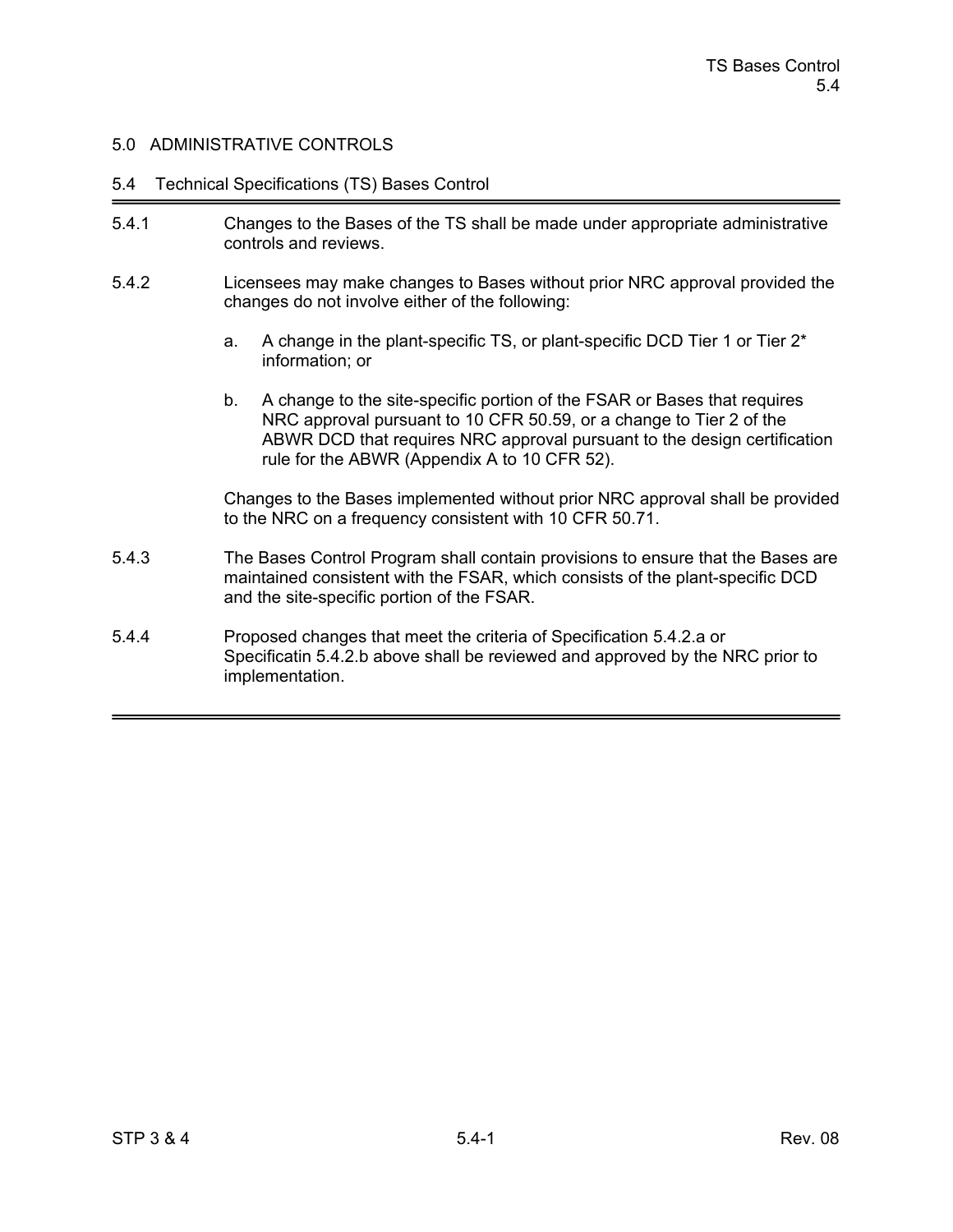#### 5.5 Procedures, Programs, and Manuals

#### 5.5.1 Procedures

5.5.1.1 Scope

Written procedures shall be established, implemented, and maintained covering the following activities:

- a. The applicable procedures recommended in Regulatory Guide 1.33, Revision 2, Appendix A, February 1978;
- b. The emergency operating procedures required to implement the requirements of NUREG-0737 and NUREG-0737, Supplement 1, as stated in Generic Letter 82-33;
- c. Quality assurance for effluent and environmental monitoring;
- d. Fire Protection Program implementation; and
- e. All programs specified in Specification 5.5.2.

#### 5.5.2 Programs and Manuals

The following programs shall be established, implemented, and maintained:

- 5.5.2.1 Offsite Dose Calculation Manual (ODCM)
	- a. The ODCM shall contain the methodology and parameters used in the calculation of offsite doses resulting from radioactive gaseous and liquid effluents, in the calculation of gaseous and liquid effluent monitoring alarm and trip setpoints, and in the conduct of the Radiological Environmental Monitoring Program; and
	- b. The ODCM shall also contain the Radioactive Effluent Controls program required by Specification 5.5.2.4, and descriptions of the information that should be included in the Annual Radiological Environmental Operating, and Radioactive Effluent Release, reports required by Specification 5.7.1.2 and Specification 5.7.1.3.

Licensee initiated changes to the ODCM:

a. Shall be documented and records of reviews performed shall be retained. This documentation shall contain: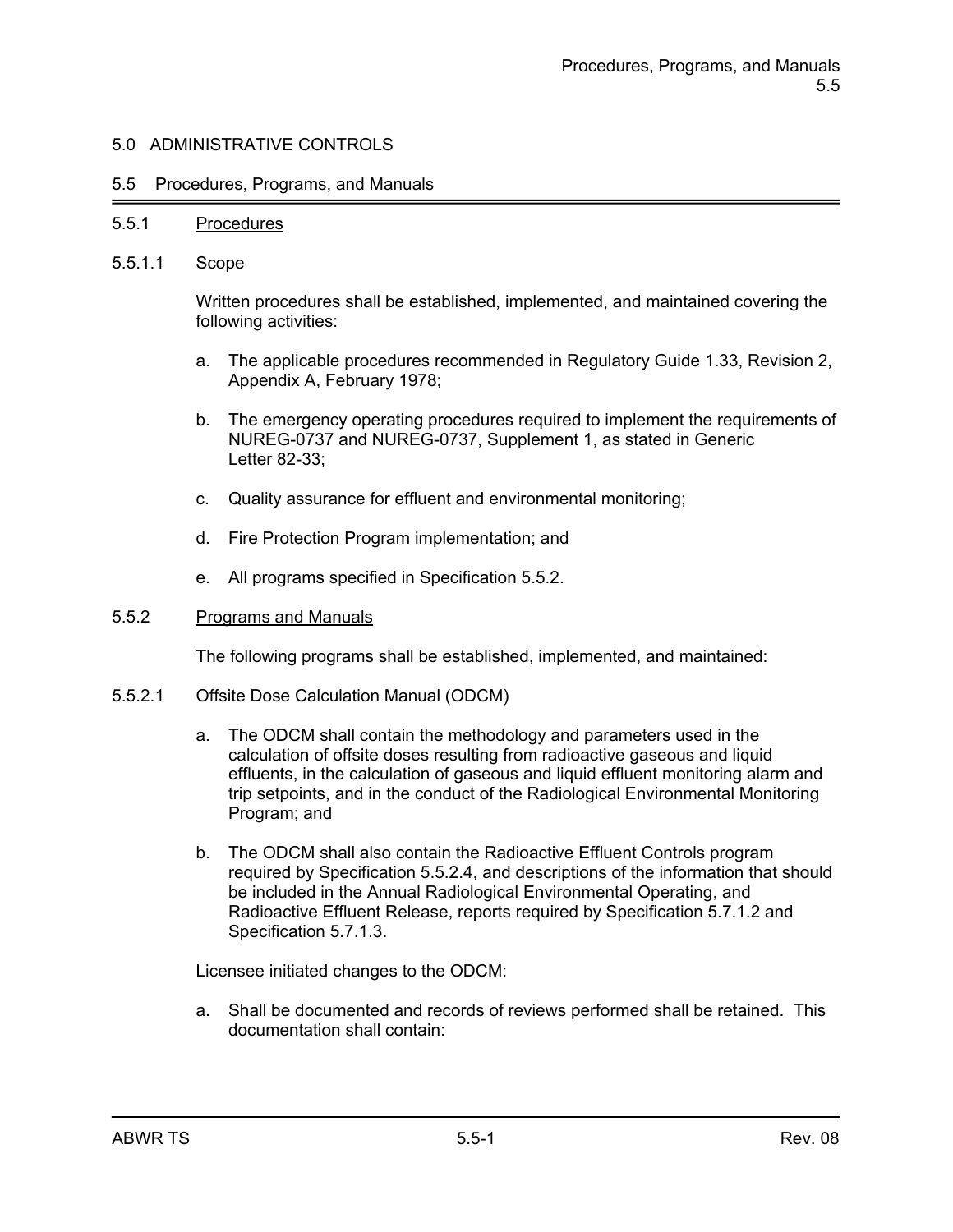## 5.5.2.1 Offsite Dose Calculation Manual (ODCM) (continued)

- 1. sufficient information to support the change(s) together with the appropriate analyses or evaluations justifying the change(s), and
- 2. a determination that the change(s) maintain the levels of radioactive effluent control required pursuant to 10 CFR 20.1302, 40 CFR 190, 10 CFR 50.36a, and 10 CFR 50, Appendix I, and not adversely impact the accuracy or reliability of effluent, dose, or setpoint calculations;
- b. Shall become effective after review and acceptance by plant reviews and the approval of the Plant General Manager; and
- c. Shall be submitted to the NRC in the form of a complete, legible copy of the entire ODCM as a part of, or concurrent with, the Radioactive Effluent Release Report for the period of the report in which any change in the ODCM was made. Each change shall be identified by markings in the margin of the affected pages, clearly indicating the area of the page that was changed, and shall indicate the date (i.e., month and year) the change was implemented.
- 5.5.2.2 Primary Coolant Sources Outside Containment

This program provides controls to minimize leakage from those portions of systems outside containment that could contain highly radioactive fluids during a serious transient or accident to levels as low as practicable. The systems include the Low Pressure Core Flooder, High Pressure Core Flooder, Residual Heat Removal, Reactor Core Isolation Cooling, Post Accident Sampling, Standby Gas Treatment, Suppression Pool Cleanup, Reactor Water Cleanup, Fuel Pool Cooling and Cleanup, Process Sampling, Containment Atmospheric Monitoring, and Fission Product Monitor. The program shall include the following:

- a. Preventive maintenance and periodic visual inspection requirements; and
- b. Integrated leak test requirements for each system at refueling cycle intervals or less.
- 5.5.2.3 Post Accident Sampling

This program provides controls that ensure the capability to obtain and analyze reactor coolant, radioactive gases, and particulates in plant gaseous effluents and containment atmosphere samples under accident conditions. The program shall include the following:

a. Training of personnel;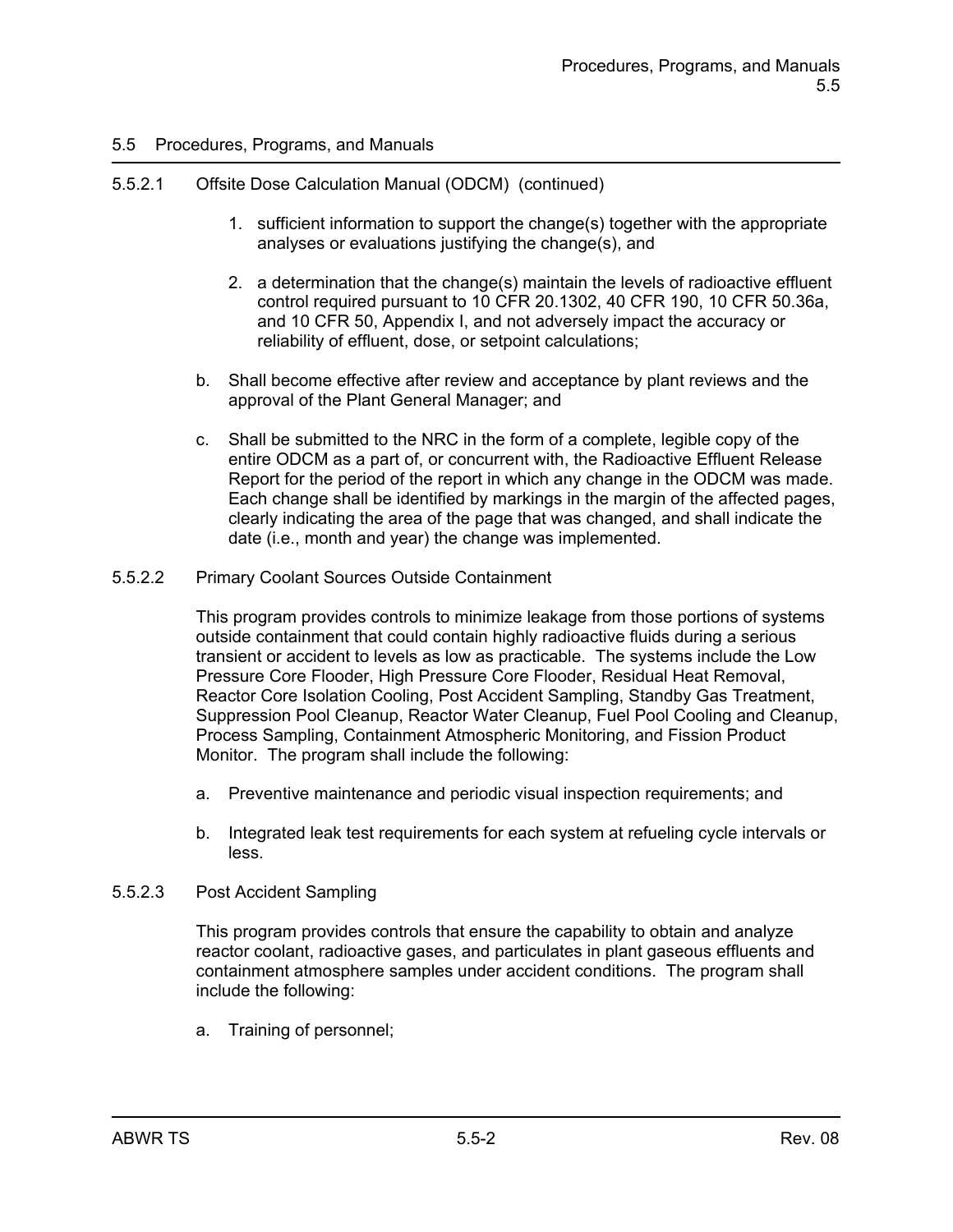## 5.5.2.3 Post Accident Sampling (continued)

- b. Procedures for sampling and analysis; and
- c. Provisions for maintenance of sampling and analysis equipment.
- 5.5.2.4 Radioactive Effluent Controls Program

This program conforms to 10 CFR 50.36a for the control of radioactive effluents and for maintaining the doses to members of the public from radioactive effluents as low as reasonably achievable. The program (1) shall be contained in the ODCM, (2) shall be implemented by procedures, and (3) shall include remedial actions to be taken whenever the program limits are exceeded. The program shall include the following elements:

- a. Limitations on the functional capability of radioactive liquid and gaseous monitoring instrumentation including surveillance tests and setpoint determination in accordance with the methodology in the ODCM;
- b. Limitations on the concentrations of radioactive material released in liquid effluents to unrestricted areas, conforming to 10 times the concentration values in Appendix B, Table 2, Column 2 to 10 CFR 20.1001-20.2401;
- c. Monitoring, sampling, and analysis of radioactive liquid and gaseous effluents pursuant to 10 CFR 20.1302 and with the methodology and parameters in the ODCM;
- d. Limitations on the annual and quarterly doses or dose commitment to a member of the public from radioactive materials in liquid effluents released from each unit to unrestricted areas, conforming to 10 CFR 50, Appendix I;
- e. Determination of cumulative and projected dose contributions from radioactive effluents for the current calendar quarter and current calendar year in accordance with the methodology and parameters in the ODCM at least every 31 days;
- f. Limitations on the functional capability and use of the liquid and gaseous effluent treatment systems to ensure that appropriate portions of these systems are used to reduce releases of radioactivity when the projected doses in a period of 31 days would exceed 2 percent of the guidelines for the annual dose or dose commitment, conforming to 10 CFR 50, Appendix I;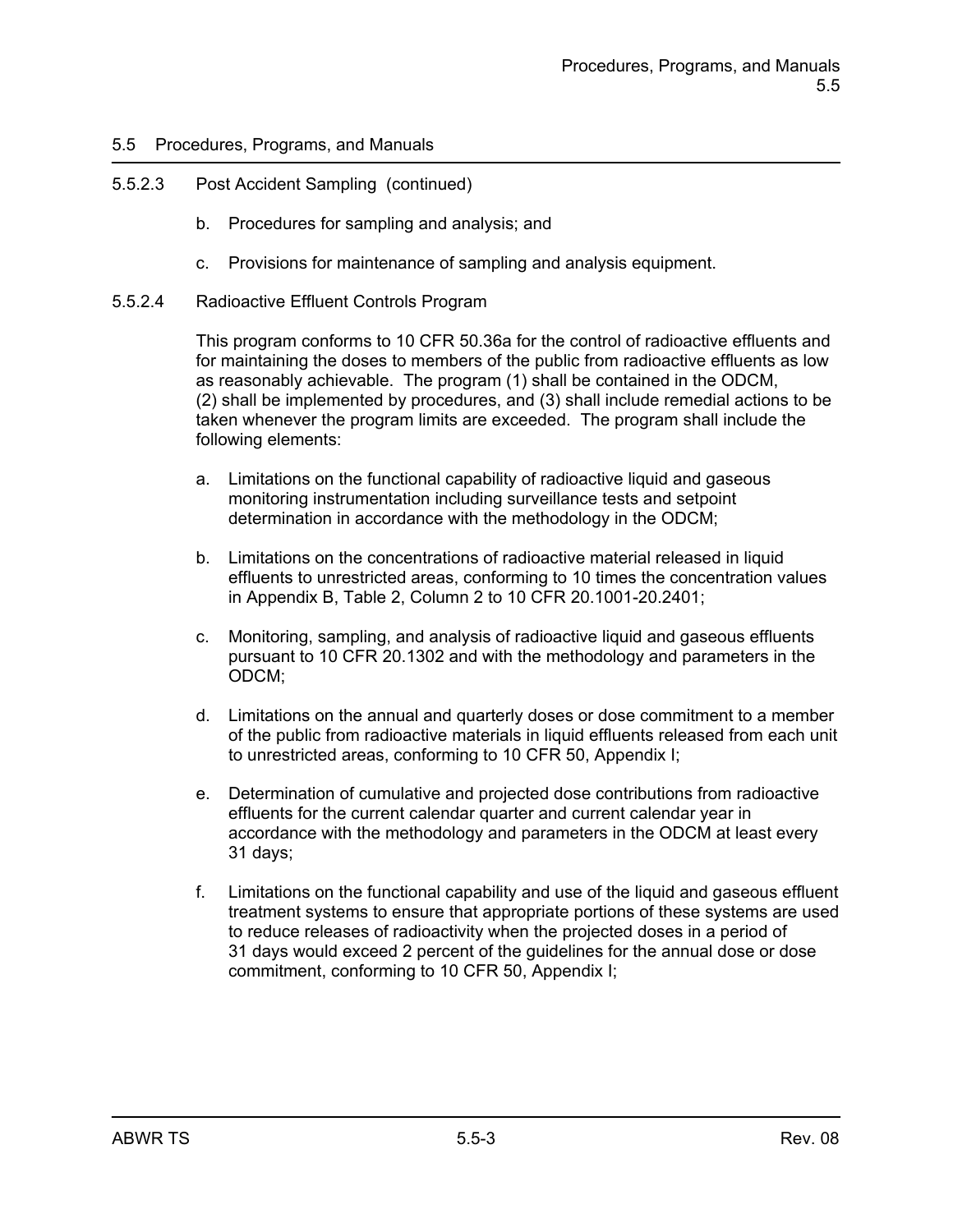#### 5.5.2.4 Radioactive Effluent Controls Program (continued)

- g. Limitations on the dose rate resulting from radioactive material released in gaseous effluents to areas beyond the site boundary conforming to the dose associated with 10 CFR 20, Appendix B, Table II, Column 1;
- h. Limitations on the annual and quarterly air doses resulting from noble gases released in gaseous effluents from each unit to areas beyond the site boundary, conforming to 10 CFR 50, Appendix I;
- i. Limitations on the annual and quarterly doses to a member of the public from iodine-131, iodine-133, tritium, and all radionuclides in particulate form with half lives > 8 days in gaseous effluents released from each unit to areas beyond the site boundary, conforming to 10 CFR 50, Appendix I; and
- j. Limitations on the annual dose or dose commitment to any member of the public due to releases of radioactivity and to radiation from uranium fuel cycle sources, conforming to 40 CFR 190.
- 5.5.2.5 Component Cyclic or Transient Limit

This program provides controls to track the cyclic and transient occurrences in FSAR, Section 3.9.1.1 to ensure that components are maintained within the design limits.

#### 5.5.2.6 Inservice Testing Program

This program provides controls for inservice testing of ASME Code Class 1, 2 and 3 components. This program shall include the following:

a. Testing frequencies specified in the applicable edition and addenda of the ASME Code for Operations and Maintenance of Nuclear Power Plants (ASME OM Code):

| ASME OM Code and applicable<br>Addenda terminology for<br>inservice testing activities | Required Frequencies for<br>performing inservice testing<br>activities |
|----------------------------------------------------------------------------------------|------------------------------------------------------------------------|
| Weekly                                                                                 | At least once per 7 days                                               |
| Monthly                                                                                | At least once per 31 days                                              |
| Quarterly or every 3 months                                                            | At least once per 92 days                                              |
| Semiannually or every 6 months                                                         | At least once per 184 days                                             |
| Every 9 months                                                                         | At least once per 276 days                                             |
| Yearly or annually                                                                     | At least once per 366 days                                             |
| Biennially or every 2 years                                                            | At least once per 731 days                                             |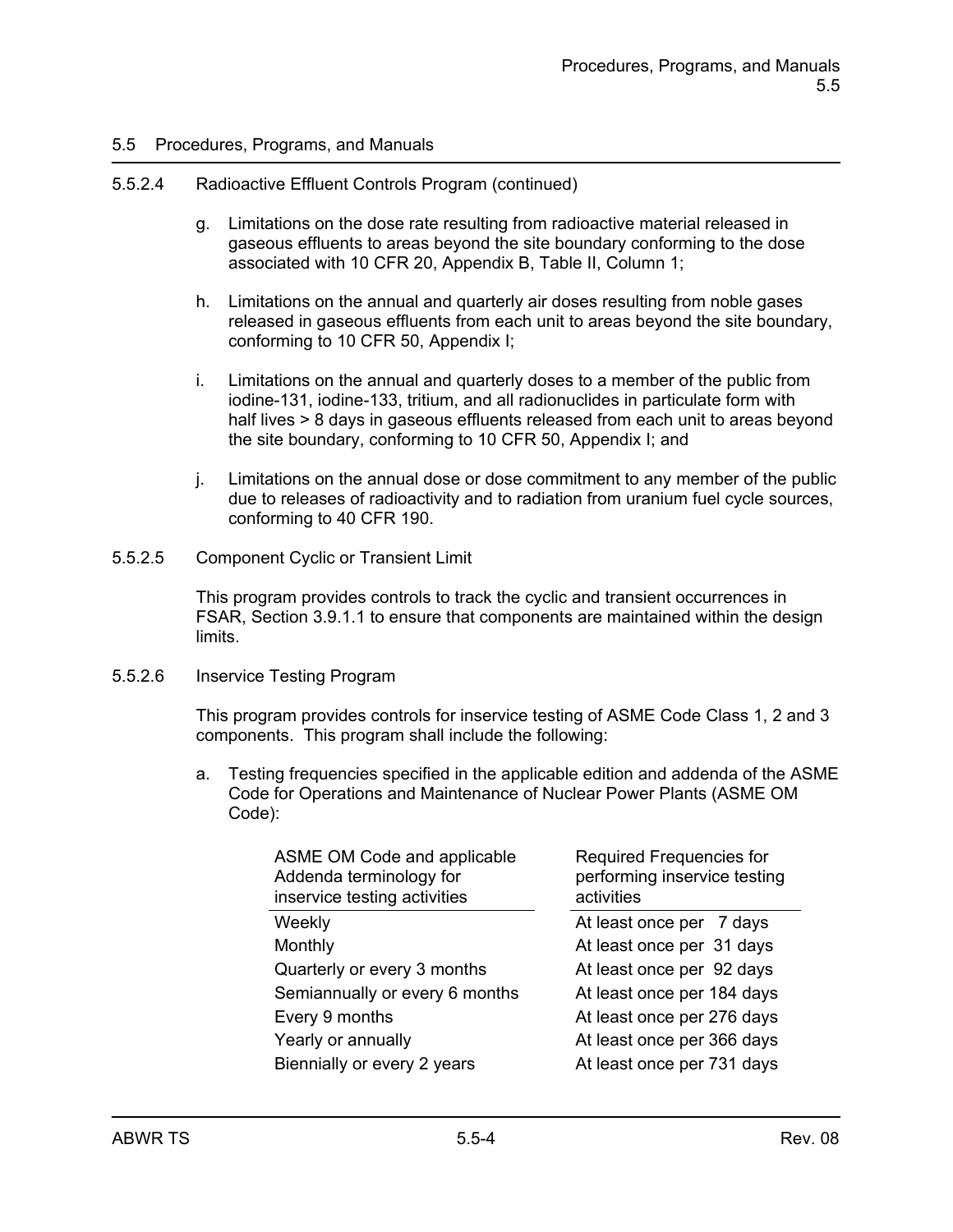#### 5.5.2.6 Inservice Testing Program (continued)

- b. The provisions of SR 3.0.2 are applicable to the above required Frequencies and to other normal and accelerated Frequencies specified as 2 years or less in the Inservice Testing Program for performing inservice testing activities;
- c. The provisions of SR 3.0.3 are applicable to inservice testing activities; and
- d. Nothing in the ASME OM Code shall be construed to supersede the requirements of any TS.
- 5.5.2.7 Ventilation Filter Testing Program (VFTP)

A program shall be established to implement the following required testing of Engineered Safety Feature (ESF) filter ventilation systems at the frequencies specified in Regulatory Guide 1.52, Revision 2, and in accordance with Regulatory Guide 1.52, Revision 2; ASME N510-1989; and AG-1-1991 as specified below:

a. Demonstrate for each of the ESF systems that an inplace test of the high efficiency particulate air (HEPA) filters shows a penetration and system bypass < 0.05% when tested in accordance with Regulatory Guide 1.52, Revision 2, and ASME N510-1989 at the system flowrate specified below ± 10%:

| <b>ESF Ventilation System</b>           | Flowrate      |
|-----------------------------------------|---------------|
| <b>Control Room Habitability System</b> | 5,100 $m^3/h$ |
| <b>Standby Gas Treatment System</b>     | 6,800 $m^3/h$ |

b. Demonstrate for each of the ESF systems that an inplace test of the charcoal adsorber shows a penetration and system bypass < 0.05% when tested in accordance with Regulatory Guide 1.52, Revision 2, and ASME N510-1989 at the system flowrate specified below ± 10%:

| <b>ESF Ventilation System</b>                                                  | Flowrate                       |
|--------------------------------------------------------------------------------|--------------------------------|
| <b>Control Room Habitability System</b><br><b>Standby Gas Treatment System</b> | 5,100 $m^3/h$<br>6,800 $m^3/h$ |

c. Demonstrate for each of the ESF systems that a laboratory test of a sample of the charcoal adsorber, when obtained as described in Regulatory Guide 1.52, Revision 2, shows the methyl iodide penetration less than the value specified below when tested in accordance with ASTM D3803-1989 at a temperature of  $\leq$  30 $\degree$ C and greater than or equal to the relative humidity specified below: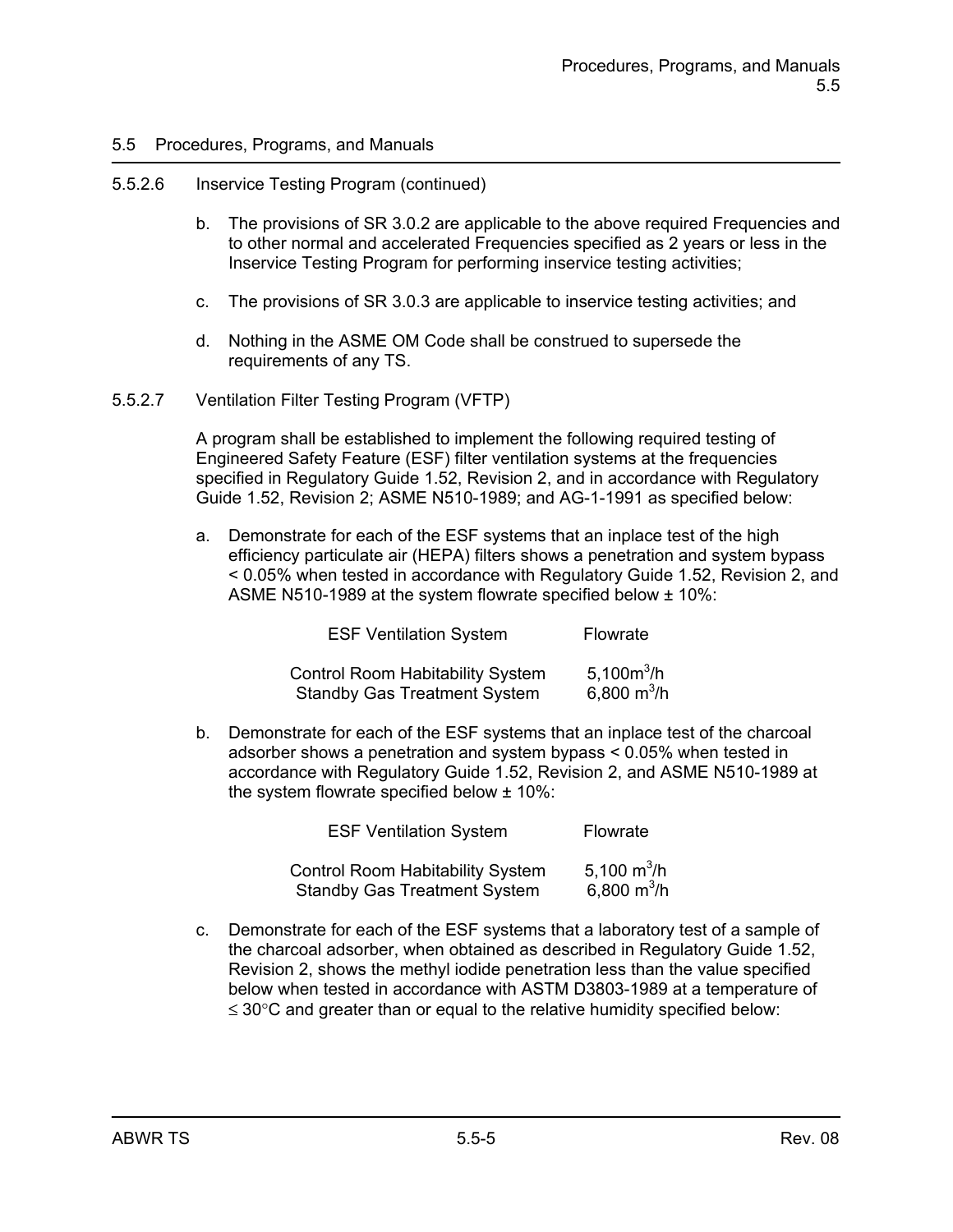| 5.5.2.7 | Ventilation Filter Testing Program (VFTP) (continued)                          |                  |            |
|---------|--------------------------------------------------------------------------------|------------------|------------|
|         | <b>ESF Ventilation System</b>                                                  | Penetration      | <b>RH</b>  |
|         | <b>Control Room Habitability System</b><br><b>Standby Gas Treatment System</b> | 0.175%<br>0.175% | 70%<br>70% |

d. Demonstrate for each of the ESF systems that the pressure drop across the combined HEPA filters, the prefilters, and the charcoal adsorbers is less than the value specified below when tested in accordance with Regulatory Guide 1.52, Revision 2, and ASME N510-1989 at the system flowrate specified below  $\pm$  10%:

| <b>ESF Ventilation System</b>                                                      | Delta P    | Flowrate                       |
|------------------------------------------------------------------------------------|------------|--------------------------------|
| Control Room Habitability System 1,745.8 Pa<br><b>Standby Gas Treatment System</b> | 2,147.9 Pa | 5.100 $m^3/h$<br>6,800 $m^3/h$ |

e. Demonstrate that the heaters for each of the ESF systems dissipate the value specified below ± 10% when tested in accordance with ASME N510-1989:

| <b>ESF Ventilation System</b>           | Wattage |
|-----------------------------------------|---------|
| <b>Control Room Habitability System</b> | 65.6 kw |
| <b>Standby Gas Treatment System</b>     | 26.2 kw |

The provisions of SR 3.0.2 and SR 3.0.3 are applicable to the VFTP test frequencies.

5.5.2.8 Explosive Gas Radioactivity Monitoring Program

This program provides controls for potentially explosive gas mixtures contained in the Offgas System. The gaseous radioactivity quantities shall be determined following the methodology in Branch Technical Position (BTP) ETSB 11-5, "Postulated Radioactive Release due to Waste Gas System Leak or Failure".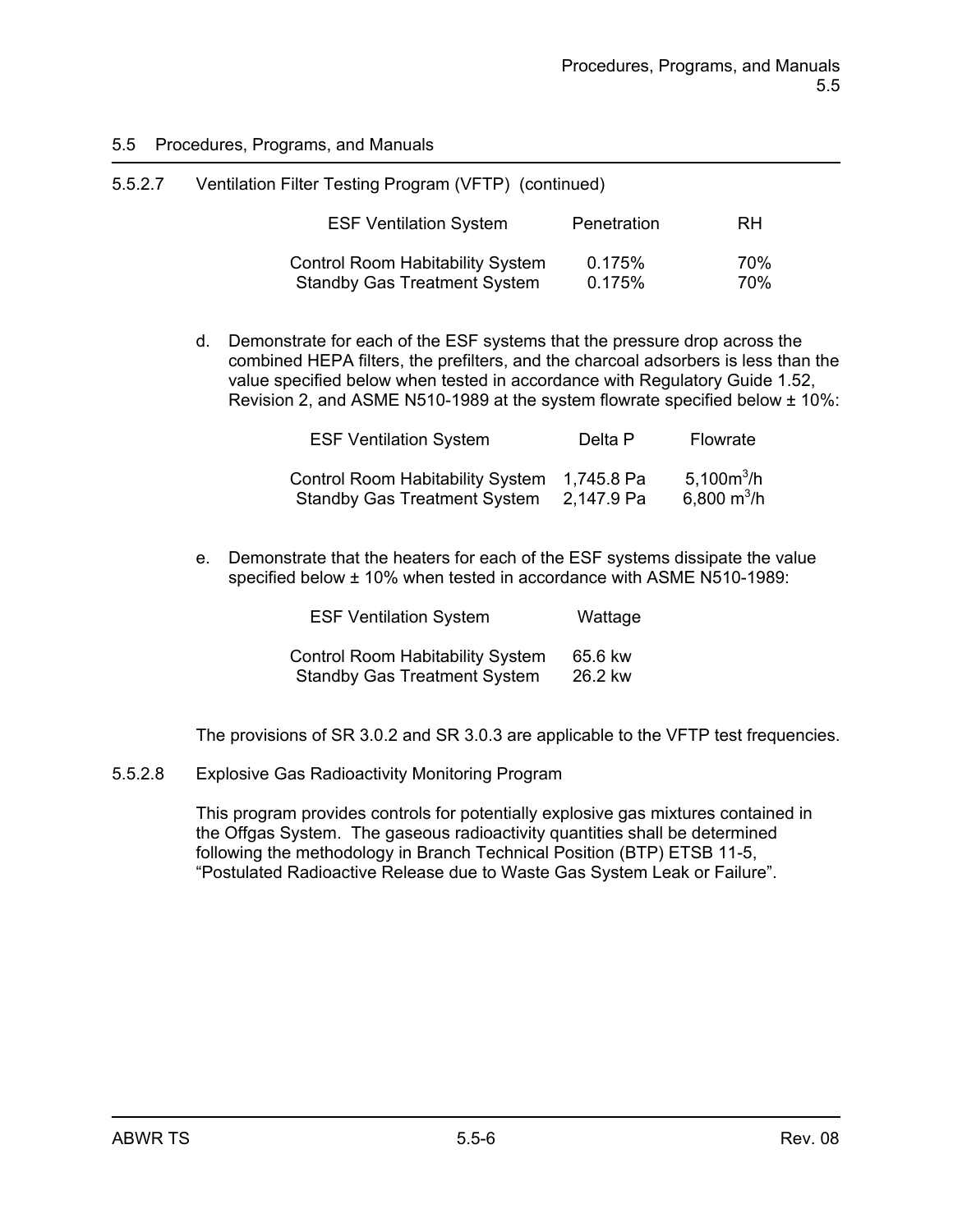#### 5.5.2.8 Explosive Gas Radioactivity Monitoring Program (continued)

The program shall include:

- a. The limits for concentrations of hydrogen and oxygen in the Offgas System and a surveillance program to ensure the limits are maintained. Such limits shall be appropriate to the system's design criteria (i.e., whether or not the system is designed to withstand a hydrogen explosion);
- b. A surveillance program to ensure that the quantity of radioactivity in the Offgas System is less than the amount that would result in a whole body exposure of  $\geq$  25 mSv to any individual in an unrestricted area, in the event of inadvertent bypass of the Offgas Systems charcoal beds as analyzed in FSAR, Section 15.7.1.

The provisions of SR 3.0.2 and SR 3.0.3 are applicable to the Explosive Gas Radioactivity Monitoring Program surveillance frequencies.

#### 5.5.2.9 Diesel Fuel Oil Testing Program

A diesel fuel oil testing program to implement required testing of both new fuel oil and stored fuel oil shall be established. The program shall include sampling and testing requirements, and acceptance criteria, all in accordance with applicable ASTM Standards. The purpose of the program is to establish the following:

- a. Acceptability of new fuel oil for use prior to addition to storage tanks by determining that the fuel oil has:
	- 1. an API gravity or an absolute specific gravity within limits,
	- 2. a flash point and kinematic viscosity within limits for ASTM 2D fuel oil, and
	- 3. a clear and bright appearance with proper color;
- b. Other properties for ASTM 2D fuel oil are within limits within 31 days following sampling and addition to storage tanks; and
- c. Total particulate concentration of the fuel oil is  $\leq 10$  mg/l when tested every 31 days in accordance with ASTM D-2276, Method A-2 or A-3.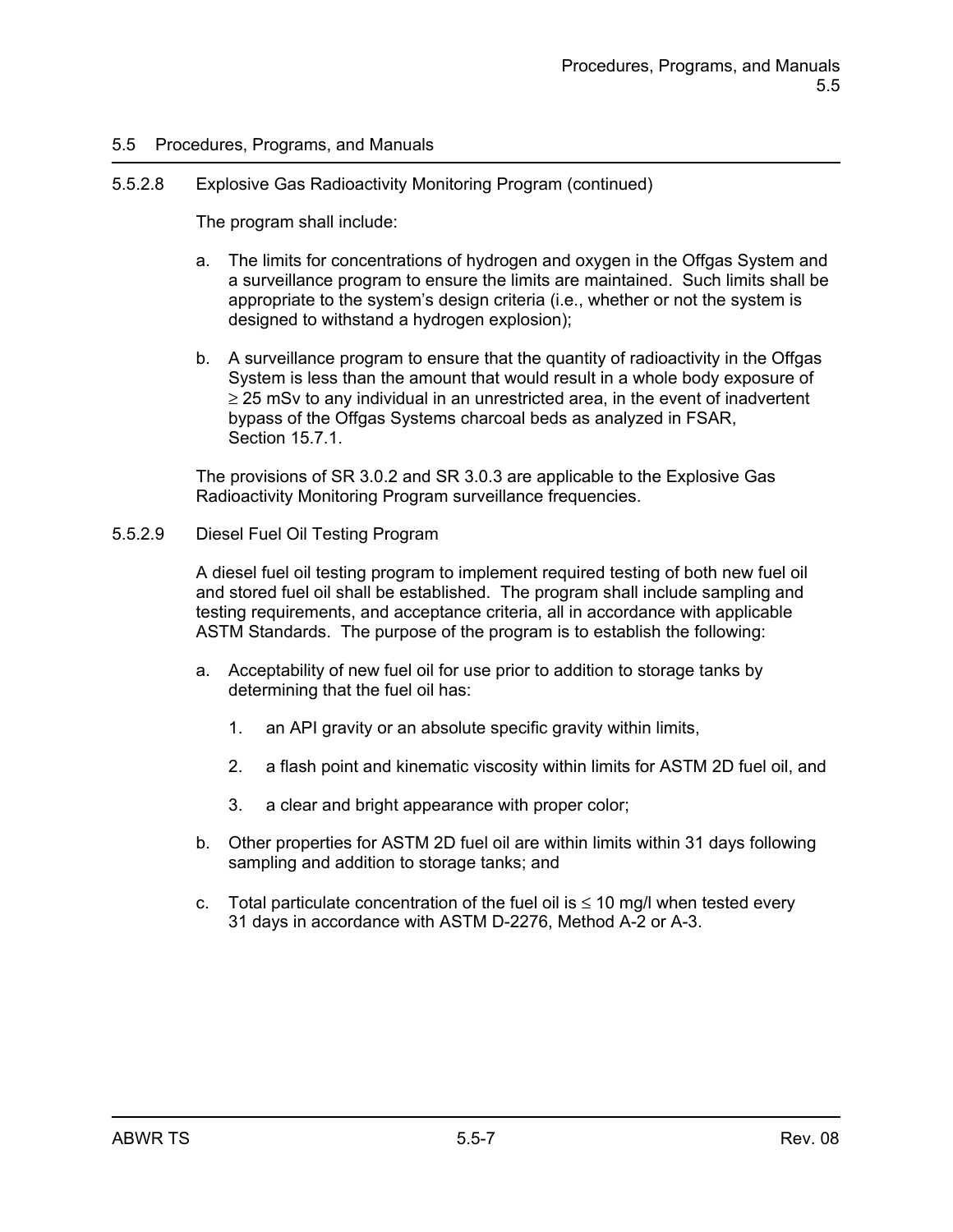#### 5.5.2.10 Software Error Evaluation Program

This program provides controls to ensure that appropriate software error evaluation procedures, to protect the plant from common mode software errors, are established to ensure that redundant system capability is not adversely affected. This program shall evaluate the cause of the inoperability, the affected components, and the plans and schedule for completing proposed remedial actions. If a determination is made that a common mode software error exists, then a Special Report shall be submitted in accordance with Specification 5.7.2.b.

#### 5.5.2.11 Setpoint Control Program (SCP)

- a. The Setpoint Control Program (SCP) implements the regulatory requirement of 10 CFR 50.36(c)(1)(ii)(A) that technical specifications will include items in the category of limiting safety system settings (LSSS), which are settings for automatic protective devices related to those variables having significant safety functions.
- b. The Nominal Trip Setpoint (NTS), Allowable Value (AV), As-Found Tolerance (AFT), and As-Left Tolerance (ALT) for each Technical Specification required automatic protection instrumentation function shall be calculated in conformance with the NRC approved WCAP-17119-P "Methodology for South Texas Project Units 3 & 4 ABWR Technical Specification Setpoints, Revision 2." Additionally, the NRC approved methodology shall define acceptable margin as margin greater than or equal to the ALT.
- c. For each Technical Specification required automatic protection instrumentation function, performance of a SENSOR CHANNEL CALIBRATION, CHANNEL CALIBRATION, or CHANNEL FUNCTIONAL TEST (CFT) surveillance "in accordance with the Setpoint Control Program" shall include the following:
	- 1. The as-found value of the instrument channel trip setting shall be compared with the specified NTS.
		- i. If the as-found value of the instrument channel trip setting differs from the specified NTS by more than the pre-defined test acceptance criteria band (i.e., the specified AFT), then the instrument channel shall be evaluated to verify that it is functioning in accordance with its design basis before declaring the surveillance requirement met and returning the instrument channel to service. An Instrument Channel is determined to be functioning in accordance with its design basis if it can be recalibrated to within the ALT. This as-found condition shall be entered into the plant's corrective action program.
		- ii. If the as-found value of the instrument channel trip setting is less conservative than the specified AV, the surveillance requirement is not met and the instrument channel shall be immediately declared inoperable.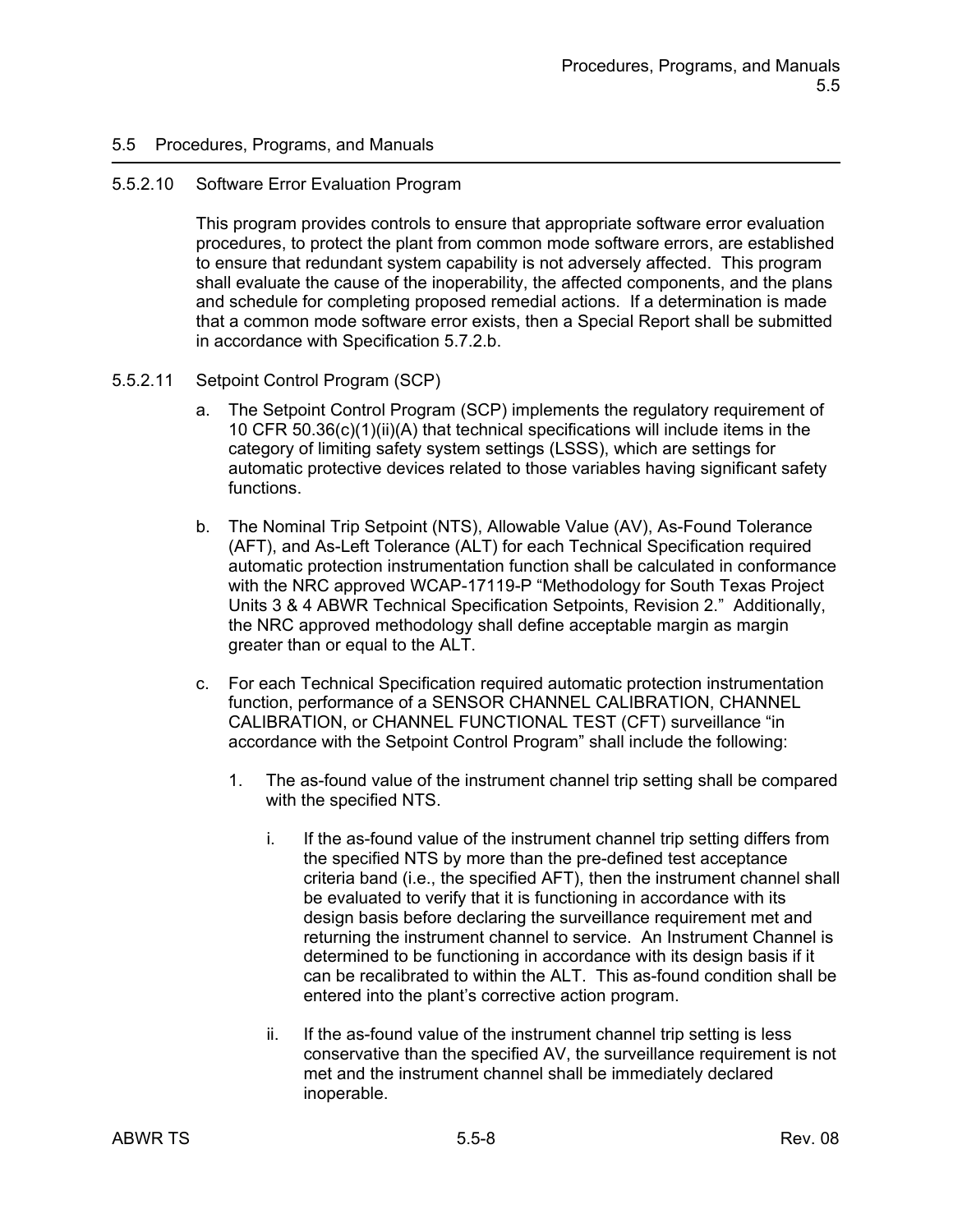## 5.5.2.11 Setpoint Control Program (SCP) (continued)

- 2. The instrument channel trip setting shall be set to a value within the specified ALT around the specified NTS at the completion of the surveillance; otherwise, the surveillance requirement is not met and the instrument channel shall be immediately declared inoperable.
- d. The difference between the instrument channel trip setting as-found value and the previous as-left value for each Technical Specification required automatic protection instrumentation function shall be trended and evaluated to verify that the instrument channel is functioning in accordance with its design basis.
- e. The SCP shall establish a document containing the current value of the specified NTS, AV, AFT, and ALT for each Technical Specification required automatic protection instrumentation function and references to the calculation documentation. Changes to this document shall be governed by the regulatory requirement of 10 CFR 50.59. In addition, changes to the specified NTS, AV, AFT, and ALT values shall be governed by the NRC approved setpoint methodology. This document, including any midcycle revisions or supplements, shall be provided upon issuance for each reload cycle to the NRC.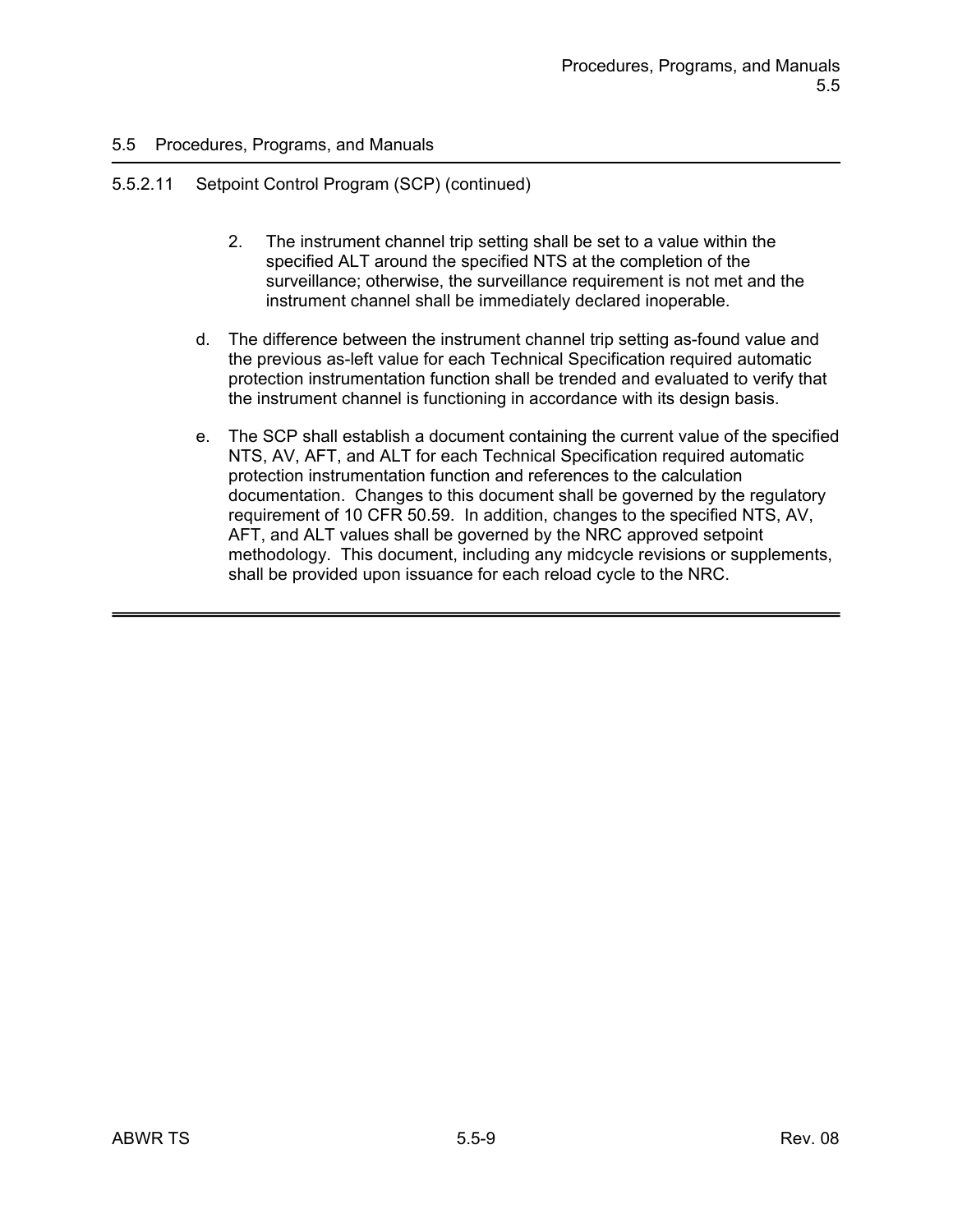### 5.6 Safety Function Determination Program (SFDP)

- 5.6.1 This program ensures loss of safety function is detected and appropriate actions taken. Upon failure to meet two or more LCOs at the same time, an evaluation shall be made to determine if loss of safety function exists. Additionally, other appropriate limitations and remedial or compensatory actions may be identified to be taken as a result of the support system inoperability and corresponding exception to entering supported system Condition and Required Actions. This program implements the requirements of LCO 3.0.6.
- 5.6.2 The SFDP shall contain the following:
	- a. Provisions for cross division checks to ensure a loss of the capability to perform the safety function assumed in the accident analysis does not go undetected;
	- b. Provisions for ensuring the plant is maintained in a safe condition if a loss of function condition exists;
	- c. Provisions to ensure that an inoperable supported system's Completion Time is not inappropriately extended as a result of multiple support system inoperabilities; and
	- d. Other appropriate limitations and remedial or compensatory actions.
- 5.6.3 A loss of safety function exists when, assuming no concurrent single failure, a safety function assumed in the accident analysis cannot be performed. For the purpose of this program, a loss of safety function may exist when a support system is inoperable, and:
	- a. A required system redundant to system(s) supported by the inoperable support system is also inoperable (Case A); or
	- b. A required system redundant to system(s) in turn supported by the inoperable supported system is also inoperable (Case B); or
	- c. A required system redundant to support system(s) for the supported systems (a) and (b) above is also inoperable (Case C).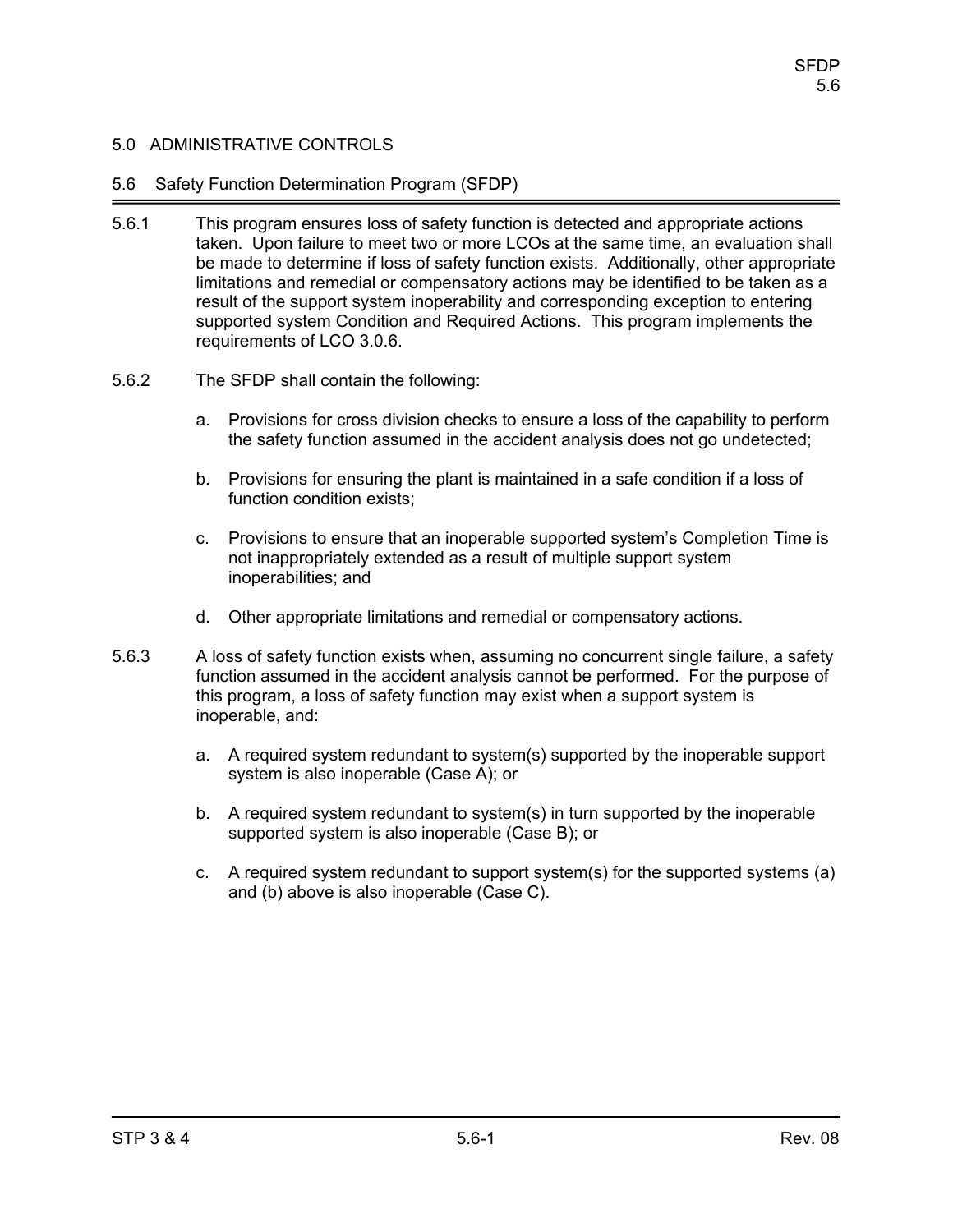# 5.6 SFDP

| 5.6.3 | (continued)           |                                             |                       |                     |
|-------|-----------------------|---------------------------------------------|-----------------------|---------------------|
|       | Generic Example:      |                                             |                       |                     |
|       | Division A            |                                             | Division B            |                     |
|       | System i<br>System ii | $\leftarrow$ (Support System<br>Inoperable) | System i<br>System ii | $\leftarrow$ Case C |
|       | System iii            |                                             | System iii            | $\leftarrow$ Case A |
|       | System iv             |                                             | System iv             | $\leftarrow$ Case B |

5.6.4 The SFDP identifies where a loss of safety function exists. If a loss of safety function is determined to exist by this program, the appropriate Conditions and Required Actions of the LCO in which the loss of safety function exists are required to be entered.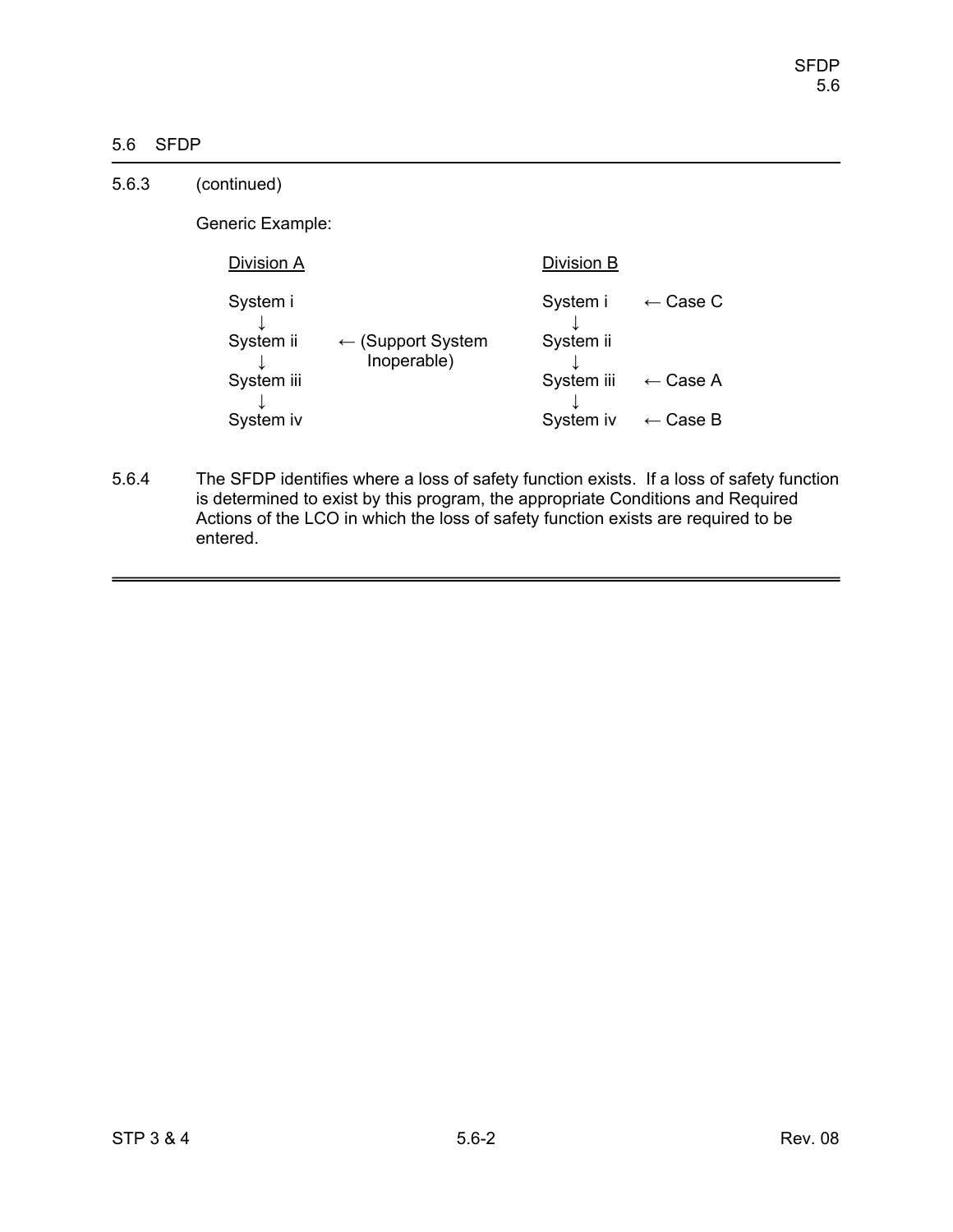### 5.7 Reporting Requirements

#### 5.7.1 Routine Reports

The following reports shall be submitted in accordance with 10 CFR 50.4.

#### 5.7.1.1 Annual Reports

--------------------------------------------------NOTE------------------------------------------------- A single submittal may be made for a multiple unit station. The submittal should combine sections common to all units at the station. ------------------------------------------------------------------------------------------------------------

Annual Reports covering the activities of the unit as described below for the previous calendar year shall be submitted by April 30 of each year. The initial report shall be submitted by April 30 of the year following initial criticality.

Reports required on an annual basis include:

a. Occupational Radiation Exposure Report

A tabulation on an annual basis of the number of station, utility, and other personnel (including contractors) for whom monitoring was required, receiving an annual deep dose equivalent > 1 mSv and the associated collective deep dose equivalent (reported in person-rem) according to work and job functions (e.g., reactor operations and surveillance, inservice inspection, routine maintenance, special maintenance, waste processing, and refueling). This tabulation supplements the requirements of 10 CFR 20.2206. The dose assignments to various duty functions may be estimated based on pocket dosimeter, thermoluminescent dosimeter (TLD), or film badge measurements. Small exposures totalling < 20% of the individual total dose need not be accounted for. In the aggregate, at least 80% of the total deep dose equivalent received from external sources should be assigned to specific major work functions.

5.7.1.2 Annual Radiological Environmental Operating Report

--------------------------------------------------NOTE------------------------------------------------- A single submittal may be made for a multiple unit station. The submittal should combine sections common to all units at the station. ------------------------------------------------------------------------------------------------------------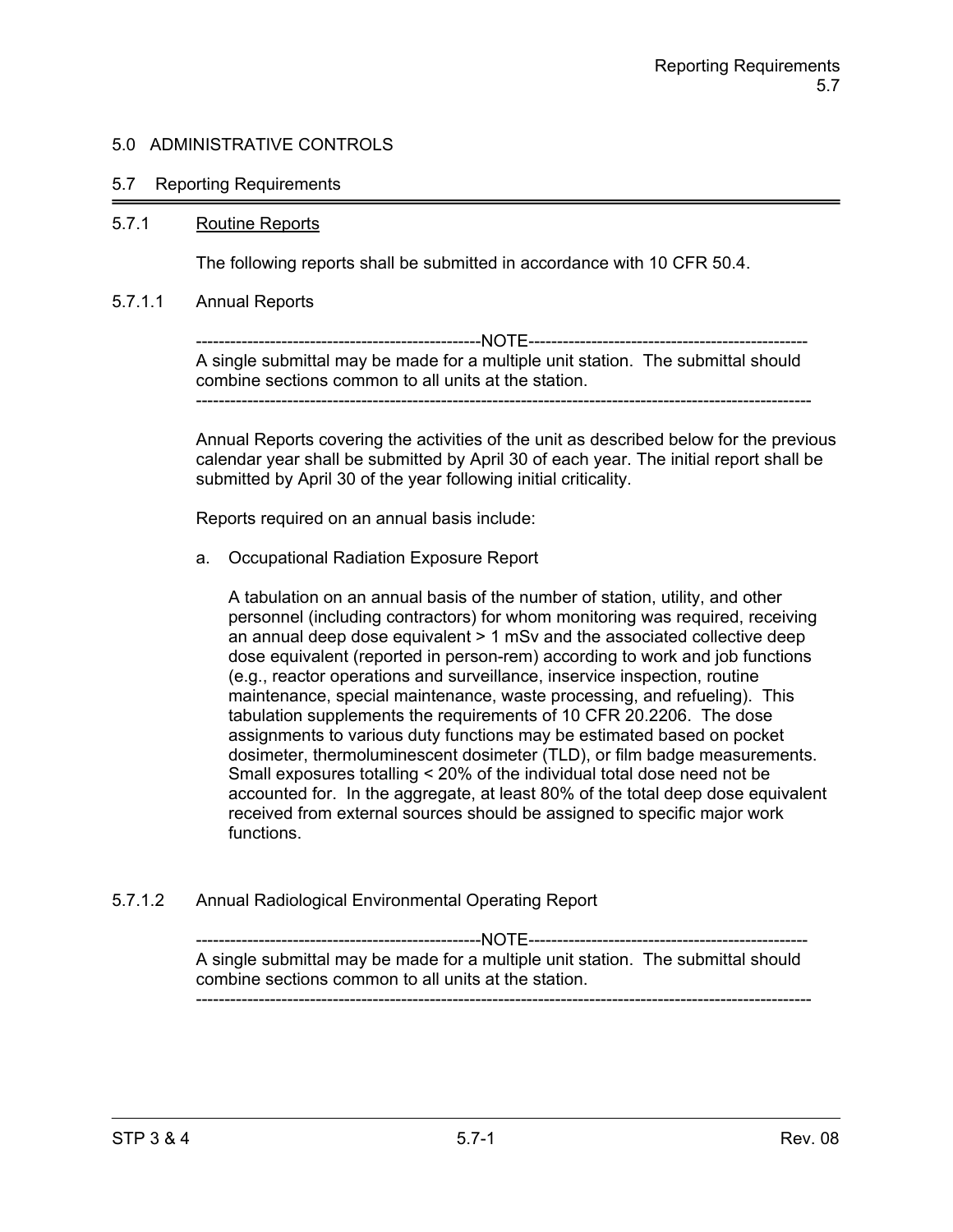## 5.7 Reporting Requirements

# 5.7.1.2 Annual Radiological Environmental Operating Report (continued)

The Annual Radiological Environmental Operating Report covering the operation of the unit during the previous calendar year shall be submitted by May 15 of each year. The report shall include summaries, interpretations, and analyses of trends of the results of the Radiological Environmental Monitoring Program for the reporting period. The material provided shall be consistent with the objectives outlined in the Offsite Dose Calculation Manual (ODCM), and in 10 CFR 50, Appendix I, Sections IV.B.2, IV.B.3, and IV.C.

The Annual Radiological Environmental Operating Report shall include the results of analyses of all radiological environmental samples and of all environmental radiation measurements taken during the period pursuant to the locations specified in the table and figures in the ODCM, as well as summarized and tabulated results of these analyses and measurements in the format of the table in the Radiological Assessment Branch Technical Position, Revision 1, November 1979. In the event that some individual results are not available for inclusion with the report, the report shall be submitted noting and explaining the reasons for the missing results. The missing data shall be submitted in a supplementary report as soon as possible.

# 5.7.1.3 Radioactive Effluent Release Report

-------------NOTE-------------A single submittal may be made for a multiple unit station. The submittal should combine sections common to all units at the station; however, for units with separate radwaste systems, the submittal shall specify the releases of radioactive material from each unit.

------------------------------------------------------------------------------------------------------------

The Radioactive Effluent Release Report covering the operation of the unit during the previous year shall be submitted prior to May 1 of each year in accordance with 10 CFR 50.36a. The report shall include a summary of the quantities of radioactive liquid and gaseous effluents and solid waste released from the unit. The material provided shall be consistent with the objectives outlined in the ODCM and Process Control Program and in conformance with 10 CFR 50.36a and 10 CFR 50, Appendix I, Section IV.B.1.

## 5.7.1.4 Monthly Operating Reports

Routine reports of operating statistics and shutdown experience, including documentation of all challenges to the safety/relief valves, shall be submitted on a monthly basis no later than the 15th of each month following the calendar month covered by the report.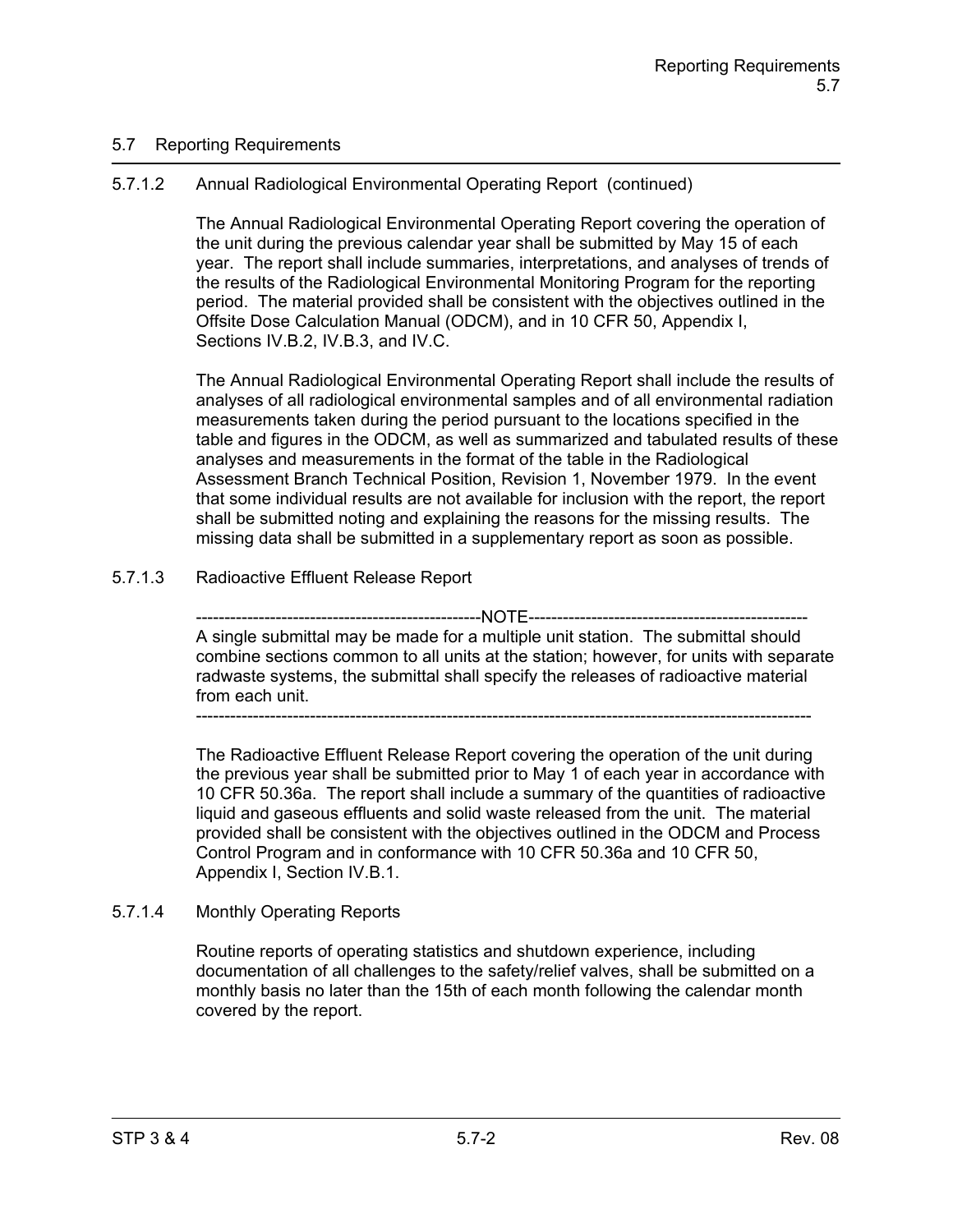## 5.7 Reporting Requirements

### 5.7.1.5 CORE OPERATING LIMITS REPORT (COLR)

a. Core operating limits shall be established prior to each reload cycle, or prior to any remaining portion of a reload cycle, and shall be documented in the COLR for the following:

LCO 3.2.1, "Average Planar Linear Heat Generation Rate (APLHGR);" LCO 3.2.2, "Minimum Critical Power Ratio (MCPR);" LCO 3.3.1.1, "SSLC Sensor Instrumentation;" and LCO 3.3.4.1, "ATWS and EOC-RPT Instrumentation."

b. The analytical methods used to determine the core operating limits shall be those previously reviewed and approved by the NRC, specifically those described in the following documents:

NEDE-24011-P-A, "General Electric Standard Application on Fuel," September 1988

- c. The core operating limits shall be determined such that all applicable limits (e.g., fuel thermal mechanical limits, core thermal hydraulic limits, Emergency Core Cooling Systems (ECCS) limits, nuclear limits such as SDM, transient analysis limits, and accident analysis limits) of the safety analysis are met.
- d. The COLR, including any midcycle revisions or supplements, shall be provided upon issuance for each reload cycle to the NRC.
- 5.7.1.6 Reactor Coolant System (RCS) PRESSURE AND TEMPERATURE LIMITS REPORT (PTLR)

The RCS pressure and temperature limits, including heatup and cooldown rates, criticality, and hydrostatic and leak test limits, shall be established and documented in the PTLR. LCO 3.4.9, RCS Pressure and Temperature (P/T) Limits addresses the reactor vessel pressure and temperature limits and the heatup and cooldown rates. The analytical methods used to determine the pressure and temperature limits including the heatup and cooldown rates shall be those previously reviewed and approved by the NRC in SIR-05-044-A, "Pressure-Temperature Limits Report Methodology for Boiling Water Reactors," dated April 2007, and approved for referencing in license applications by the NRC in letter dated February 6, 2007 from Ho K Nieh Deputy Director, Division of Policy and Rulemaking, Office of Nuclear Reactor Regulation to Mr. Randy C. Bunt, Chair, BWR Owner's Group. The reactor vessel pressure and temperature limits, including those for heatup and cooldown rates, shall be determined so that all applicable limits (e.g., heatup limits, cooldown limits, and inservice leak and hydrostatic testing limits) of the analysis are met. The PTLR, including revisions or supplements thereto, shall be provided upon issuance for each reactor vessel fluency period.